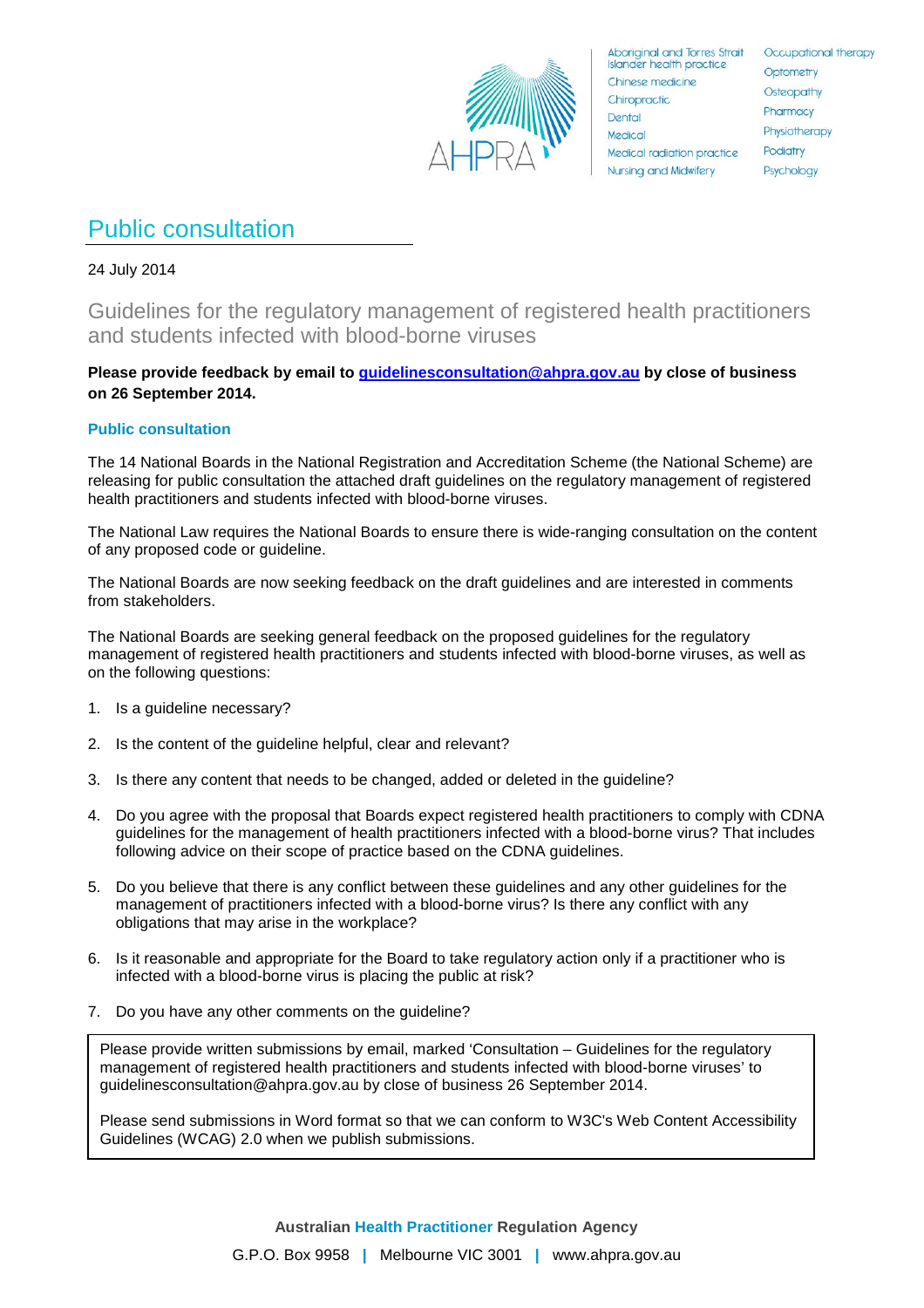The views expressed in the submissions to this consultation are those of the individuals or organisations who submit them. Their publication does not imply any acceptance of, or agreement with, these views by the National Boards.

The Boards also accept submissions made in confidence. These will not be published on the website or elsewhere. Submissions may be confidential because they include personal or other sensitive information. Any request for access to a confidential submission will be determined in accordance with the Freedom of Information Act 1982 (Cth), which has provisions designed to protect personal information and information given in confidence.

Please let us know if you do not want us to publish your submission, or want us to treat all or part of it as confidential.

All submissions will be distributed to Board members, AHPRA staff and contractors. These people will use the feedback in the submissions to review and revise the guidelines. If the submissions were made confidentially, they will keep them confidential.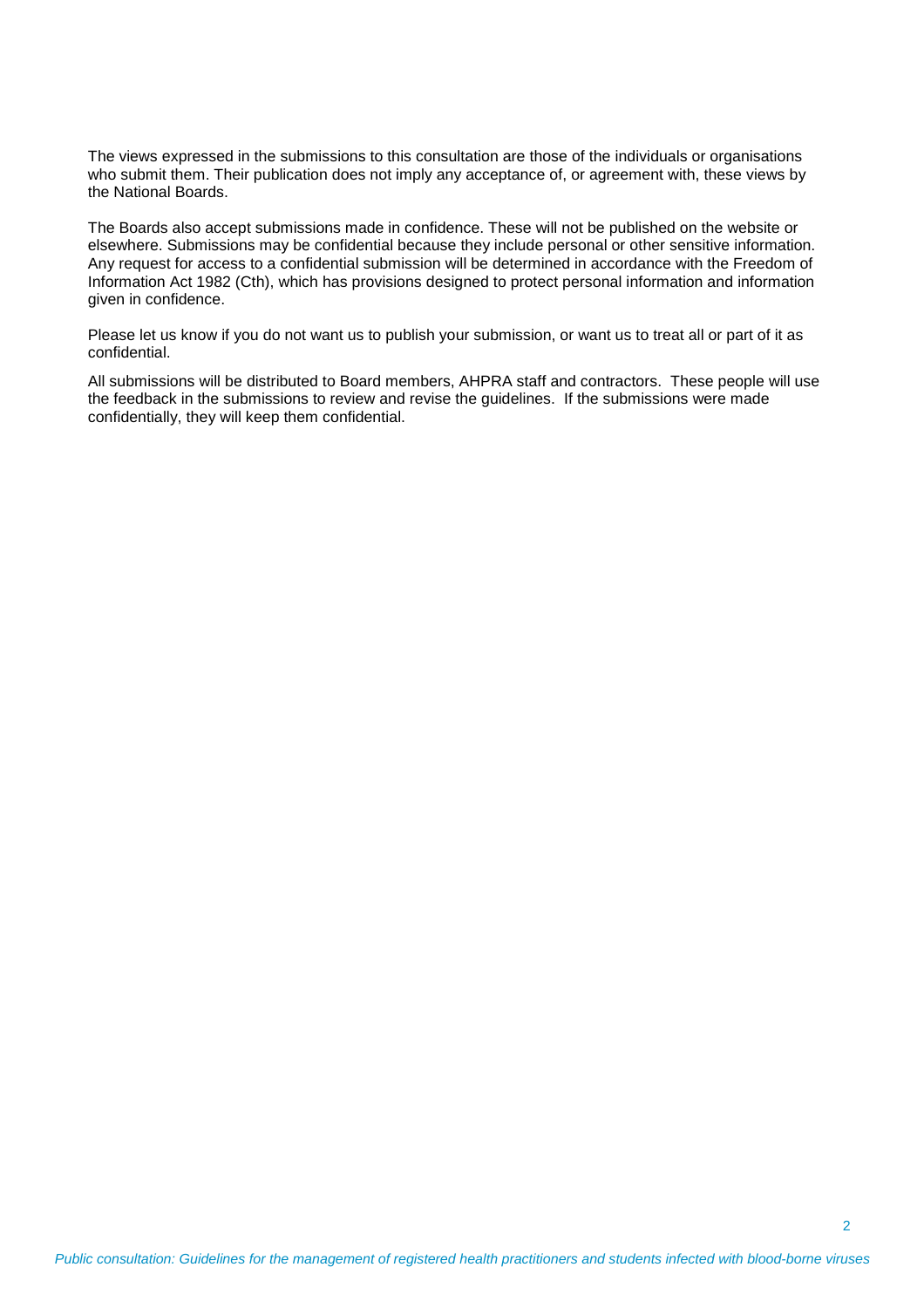#### **Background information**

A number of the National Boards have received feedback from employers, some practitioners and members of the public, as well as Board members who make decisions about individual cases, that there is a need to publish guidelines for health practitioners who are infected with a blood-borne virus. These guidelines aim to meet this need by:

- 1. informing all practitioners that they are required to comply with CDNA (Communicable Diseases Network Australia) guidelines for health practitioners infected with a blood-borne virus, to ensure that their practice does not compromise public safety<sup>[1](#page-2-0)</sup>
- 2. explaining when a treating practitioner may have a responsibility to notify the relevant Board of their patient's infective status, when the patient is a registered health practitioner or student, and
- 3. providing information on the range of actions that a Board may take if it receives a notification that a registered health practitioner or student is infected with a blood-borne virus.

The proposed National Board guidelines will also support delegated decision-makers to make consistent decisions about the management of health practitioners and students who are infected with a blood-borne virus.

The guidelines are explicit that a health practitioner infected with a blood-borne virus can continue to practise their profession if they comply with the CDNA guidelines. However, they may have to modify their practice. For example, they may not be able to perform certain procedures such as exposure-prone procedures $2$  if the CDNA guidelines preclude them from doing so.

Rather than trying to reproduce advice in the current AHMAC-endorsed CDNA guidelines titled *the Australian National Guidelines for the Management of Health Care Workers known to be infected with blood-borne viruses* (the CDNA guidelines), the National Boards have decided to refer to the guidelines and to inform practitioners that they are required to comply with them, including to modify their practice if necessary. This has been done because:

- 1. The National Boards acknowledge the considerable expertise of the CDNA, which has produced the current guidelines based on international best practice and the latest available evidence.
- 2. The Boards are regulators, not experts in the transmission of blood-borne viruses.
- 3. Consistency between the National Boards' requirements and other authoritative guidelines will reduce confusion, uncertainty and anxiety for practitioners who are infected and will make it clearer for treating practitioners and others who need to refer to the guidelines.
- 4. This is a rapidly evolving area of practice and the Boards need long lead times to amend guidelines. By requiring practitioners to comply with the CDNA guidelines, the National Boards' guidelines can remain up-to-date, and changes to the CDNA guidelines can be effective as soon as they have been endorsed.

By way of illustration, the United Kingdom has recently announced that they will change their guidelines on practitioners infected with HIV. They intend to take a less risk-averse stance in relation to practitioners with HIV who are on stable treatment and who have no recordable viral load. The CDNA is examining whether it is necessary to change the current CDNA guideline which does not

<span id="page-2-0"></span> <sup>1</sup> The current CDNA guidelines are the *Australian National Guidelines for the Management of Health Care Workers known to be infected with blood-borne viruses* and can be found at http://www.health.gov.au/internet/main/publishing.nsf/Content/cda-cdnabloodborne.htm

<span id="page-2-1"></span> $2$  The current CDNA guidelines define an exposure prone procedure as a procedure where there is a risk of injury to the healthcare worker resulting in exposure of the patient's open tissues to the blood of the worker. These procedures include those where the worker's hands (whether gloved or not) may be in contact with sharp instruments, needle tips or sharp tissues (spicules of bone or teeth) inside a patient's open body cavity, wound or confined anatomical space where the hands or fingertips may not be completely visible at all times.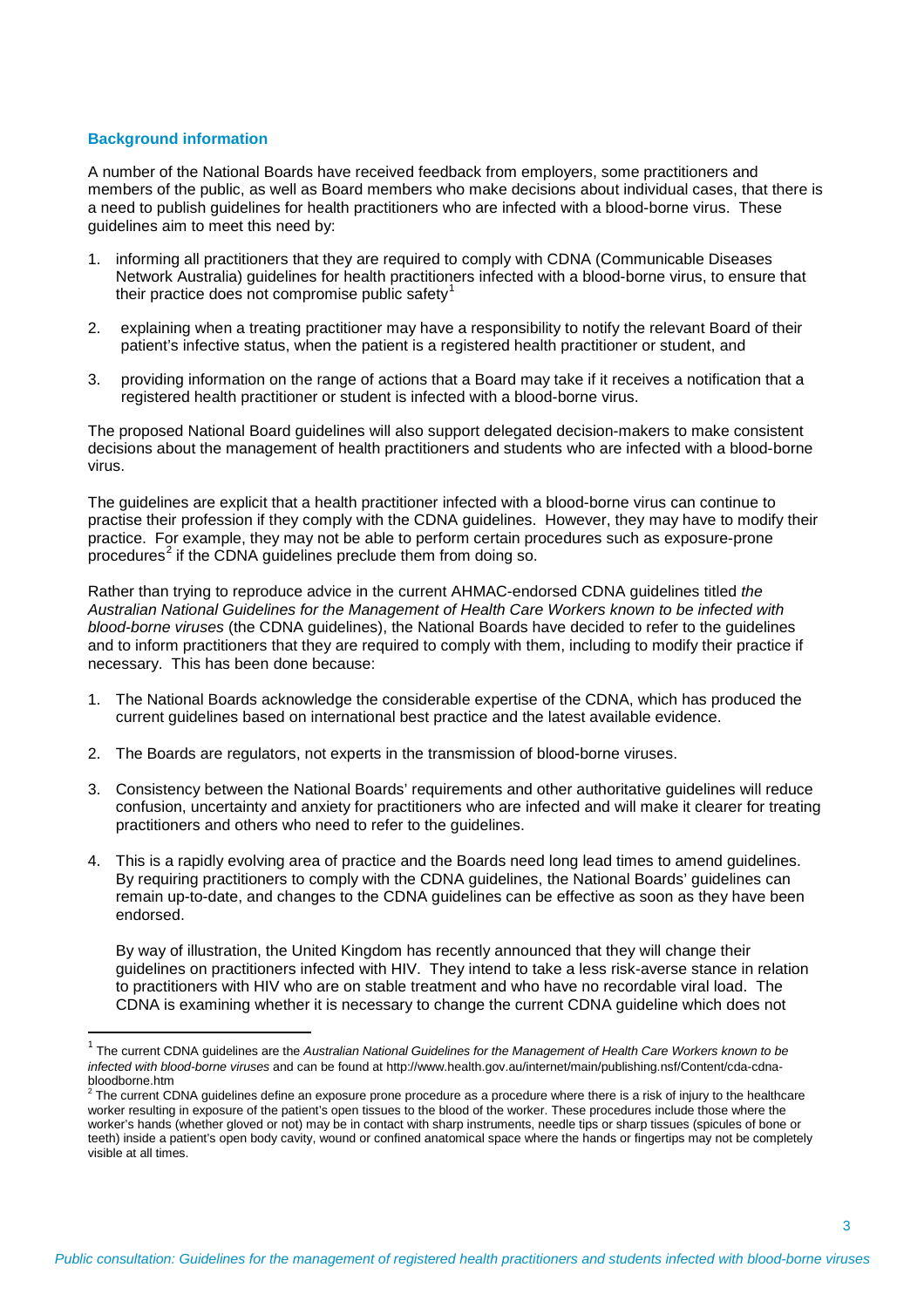allow a practitioner with HIV to perform exposure prone procedures, regardless of treatment or viral load. Under the National Boards' proposed guidelines, any changes made to the CDNA guidelines would take immediate effect through the Boards guidelines.

5. The National Boards have not issued guidelines on the management of practitioners with any other specific health conditions. They rely on the clinical expertise of independent experts. The way that the National Boards are proposing to manage practitioners who are infected with a blood-borne virus is therefore consistent with the way that they manage practitioners with any other health condition, including mental health issues, substance abuse and other physical impairments.

These guidelines focus on the regulatory response to a practitioner who is infected with a blood borne virus. This will give practitioners and their treating practitioners, information about how a Board is likely to manage a notification about a practitioner who is infected with a blood-borne virus.

## **Is infection with a blood-borne virus an 'impairment' under the National Law?**

Impairment under the National Law<sup>[3](#page-3-0)</sup> is defined as:

*in relation to a person, means the person has a physical or mental impairment, disability, condition or disorder (including substance abuse or dependence) that detrimentally affects or is likely to detrimentally affect—*

- *(a) for a registered health practitioner or an applicant for registration in a health profession, the person's capacity to practise the profession; or*
- *(b) for a student, the student's capacity to undertake clinical training—*
	- *(i) as part of the approved program of study in which the student is enrolled; or*
	- *(ii) arranged by an education provider.*

The definition requires that the person has a disability, condition or disorder such as infection with a bloodborne virus AND that infection affects or is likely to detrimentally affect their capacity to practise (if they are a practitioner), or their capacity to undertake clinical training (if they are a student).

As long as a practitioner with a blood-borne virus is complying with the CDNA guidelines, they are not putting the public at risk, their capacity to practise the profession is not affected and they are not considered to be 'impaired'. Therefore, they are unlikely to meet the threshold for Board action.

## **Issues that arose during preliminary consultation**

The National Boards recognise that this consultation is likely to generate significant debate in the professions and the community. The National Boards welcome discussion, debate and feedback.

Consistent with the published process for consultation by National Boards, the draft guidelines were provided to a small group of stakeholders. This enabled the Boards to 'road test' the proposed content ahead of a public consultation process.

We received valuable feedback during preliminary consultation, including the advice to refer to the CDNA guidelines rather than trying to develop and maintain a parallel set of consistent guidelines. That change has been incorporated into the current draft.

Some of the feedback that we received highlighted that issues about infected practitioners are contentious and there is debate about the degree of regulatory force that the Boards should use.

We have responded to the issues that were raised during the preliminary consultation as they are also likely to arise in this public consultation stage. In responding, the Boards have taken into consideration their powers and functions under the National Law, the objectives and guiding principles of the National

<span id="page-3-0"></span> $3$  The National Law refers to the Health Practitioner Regulation National Law, as in force in each state and territory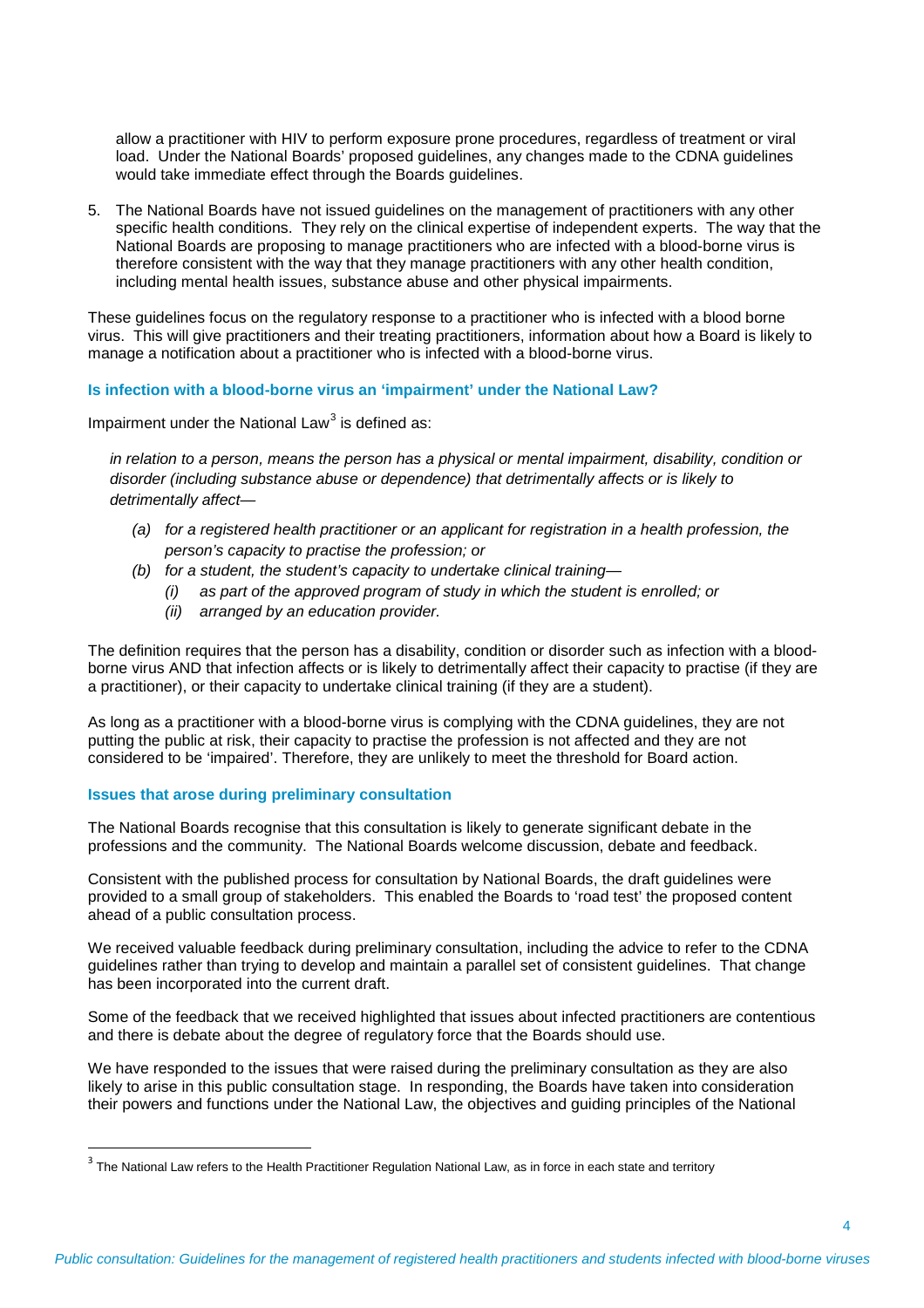Registration and Accreditation Scheme (National Scheme), the Council of Australian Government (COAG) principles for best practice regulation and privacy legislation and principles.

#### **The Boards' role in monitoring compliance with guidelines**

Some stakeholders expressed a view that the Boards should have an active role in monitoring compliance with the guidelines.

The National Law under which we operate states that National Boards develop guidelines *to provide*   $g$ uidance to health practitioners registered in the profession<sup>[4](#page-4-0)</sup>. The National Law also states *that a guideline approved by a National Board is admissible in proceedings under this Law or a law of a co-regulatory jurisdiction against a health practitioner registered by the board as evidence of what constitutes appropriate professional conduct or practice for the health profession*[5](#page-4-1) .

The National Boards agree that there should be monitoring of compliance with the guidelines.

All National Boards publish regular newsletters. Boards can raise practitioner awareness about their responsibilities in preventing transmission of blood-borne viruses and they can provide information to practitioners who are infected with a blood-borne virus through regular reminders in newsletters.

Section 109 of the National Law requires practitioners to declare when they renew their registration that they do not have an impairment. Boards can explain as part of the renewal process that a practitioner with a blood-borne virus who is not complying with the CDNA guidelines falls within the definition of impairment and applicants should declare their impairment when they apply to renew their registration. National Boards can look more closely at practitioners who make a positive declaration (e.g. by seeking additional information and if necessary, requiring a health assessment and taking further protective action). They can also take action under the National Law if a practitioner makes a false declaration.

National Boards that regulate practitioners who perform exposure-prone procedures have the power to ask applicants for registration and practitioners when they renew their registration, to confirm that they are aware of their infection status for blood-borne viruses and to confirm they will comply with the CDNA guidelines and with any requirements in the relevant Board's Infection Control Guidelines in relation to blood-borne viruses. National Boards that decide to ask applicants to make this declaration, will develop additional resource material to support practitioners to answer this question, as it is likely to lead to many inquiries including: Do I have to have regular tests even if I don't perform exposure-prone procedures? I don't perform exposure–prone procedure and have never had an exposure to a blood borne infectious disease but I don't have a recent result etc.

There was a suggestion that practitioners who perform exposure prone procedures should provide the date, result and source laboratory of blood tests and consent to the release of information for audit by AHPRA. This is a very intrusive approach and it is difficult to find a power for the National Boards to compel a practitioner to provide this consent, in the absence of possible or known impairment. It may also not be consistent with the COAG principle for best practice regulation that states that *action should be effective and proportional to the issue being addressed* and consistent with the principles in the Privacy Act 1988 (Cth).

#### **Should the Boards impose conditions on the registration of practitioners who are infected with a blood-borne virus?**

The National Boards have powers under the National Law to take action in relation to a practitioner if the practitioner is or may be impaired. That includes the power to accept undertakings and impose conditions on their registration.

<span id="page-4-0"></span> $4$  S.35(1)(c)(iii) of the National Law

<span id="page-4-1"></span><sup>&</sup>lt;sup>5</sup> S. 41 of the National Law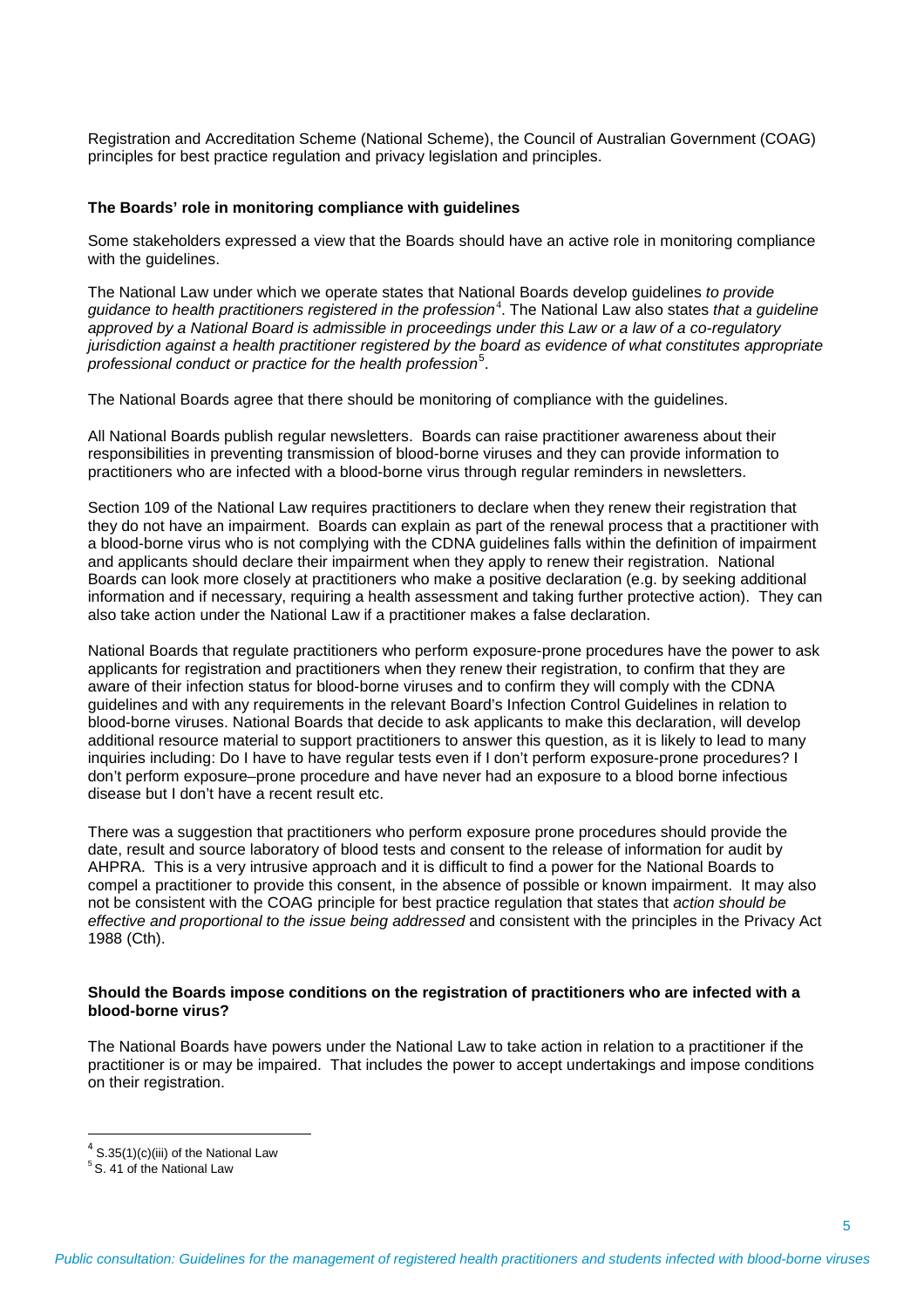If a practitioner is infected with a blood-borne virus but is complying with the CDNA guidelines, including by restricting their practice as recommended by the guidelines, they are not likely to be 'impaired'. Conversely, if a practitioner is infected and is not complying with the CDNA guidelines, they may be impaired and the Boards can take protective action under the National Law.

There was also feedback that the National Boards should impose conditions on infected practitioners whose scope of practice might include procedures that are associated with a risk of transmitting the virus. Again, in the absence of impairment, there is no trigger for Boards to impose conditions about a practitioner's health.

However, the Boards may need to obtain additional information to be assured that the practitioner is complying with the guidelines and is therefore not impaired.

Many stakeholders recognised that it was in the interest of the public if the guidelines encourage practitioners to know whether they have an infection and if they are infected, to not impose unnecessary barriers to them seeking expert advice. For example, some practitioners may not consult an infectious diseases physician if the treating doctor was required to routinely notify their patient to the Board.

#### **Should the Boards have an active role in defining the scope of practice for an infected practitioner?**

The current CDNA guidelines contain an appendix in which exposure-prone procedures are listed for some professions. This is a useful guide for practitioners who are infected and their treating practitioners.

Some Boards may decide that it is necessary for them to develop supplementary lists of exposure-prone procedures to support practitioners who have an infection and their treating doctors, when the list in the CDNA guideline can be expanded.

#### **Release of information that a practitioner is infected with a blood-borne virus**

Some stakeholders expressed a view that the National Boards should inform the state health department on learning that a health practitioner is infected with a blood-borne virus.

The Boards have to comply with privacy legislation and the provisions on the release of information in the National Law.

The National Law provides that the Boards can give written notice to an entity of the Commonwealth or a State or Territory (a health department would fall into this description) that a registered health practitioner poses, or may pose a risk to public health if the Board considers that it may be necessary for the entity to take action in relation to that risk.<sup>[6](#page-5-0)</sup> A practitioner with a blood-borne virus who had failed to comply or is refusing to comply with the CDNA guidelines, has or is placing the public at risk and could therefore be notified to the health department on the basis that the department may need to take further action.

#### **Issues for consultation**

The National Boards are interested in your feedback about the draft guidelines.

Specific questions that you might also want to address are:

- 1. Is a guideline necessary?
- 2. Is the content of the guideline helpful, clear and relevant?
- 3. Is there any content that needs to be changed, added or deleted in the guideline?

<span id="page-5-0"></span> $<sup>6</sup>$  S. 220 of the National Law</sup>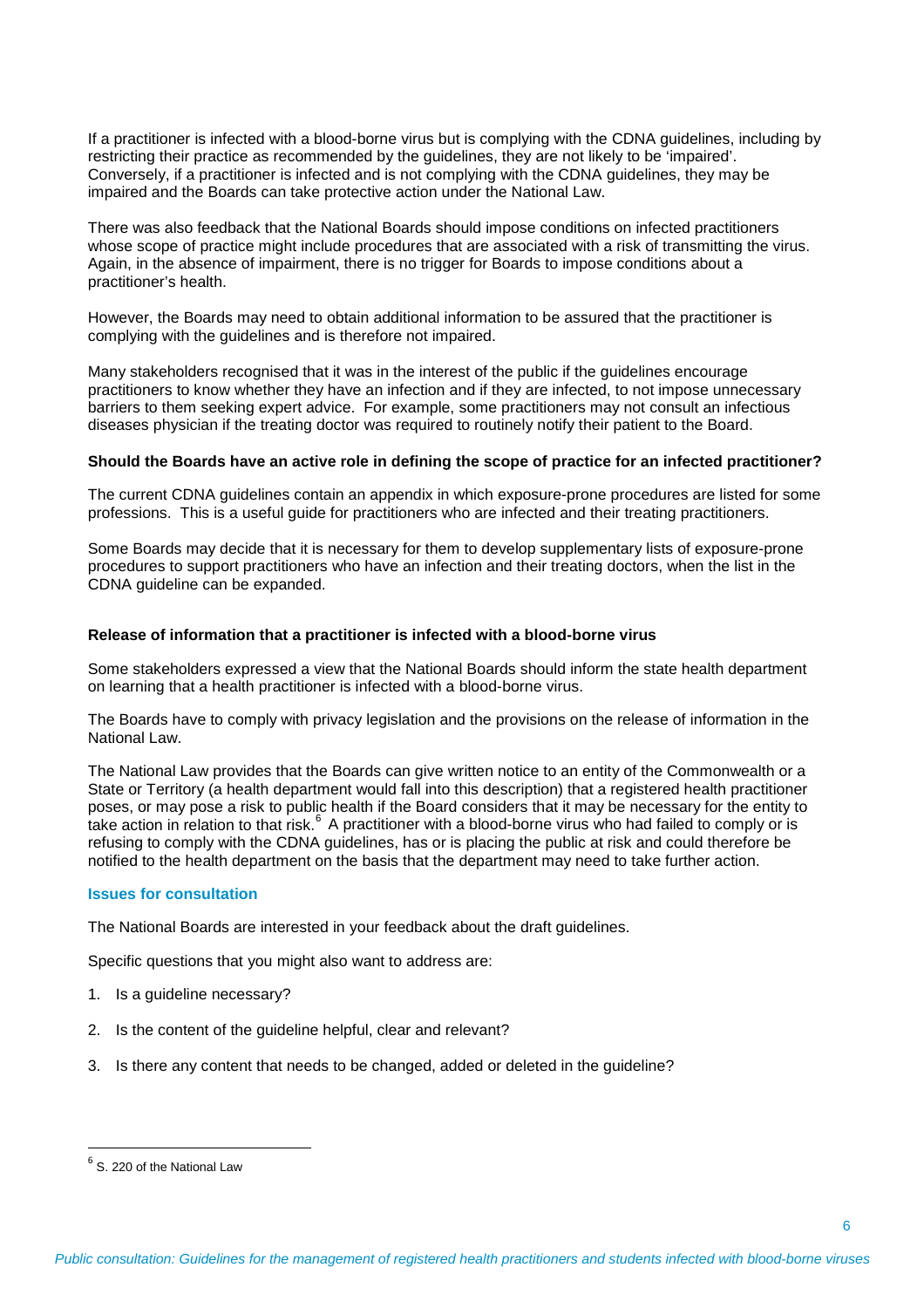- 4. Do you agree with the proposal that Boards expect registered health practitioners to comply with CDNA guidelines for the management of health practitioners infected with a blood-borne virus? That includes following advice on their scope of practice based on the CDNA guidelines.
- 5. Do you believe that there is any conflict between these guidelines and any other guidelines for the management of practitioners infected with a blood-borne virus? Is there any conflict with any obligations that may arise in the workplace?
- 6. Is it reasonable and appropriate for the Board to take regulatory action only if a practitioner who is infected with a blood-borne virus is placing the public at risk?
- 7. Do you have any other comments on the guideline?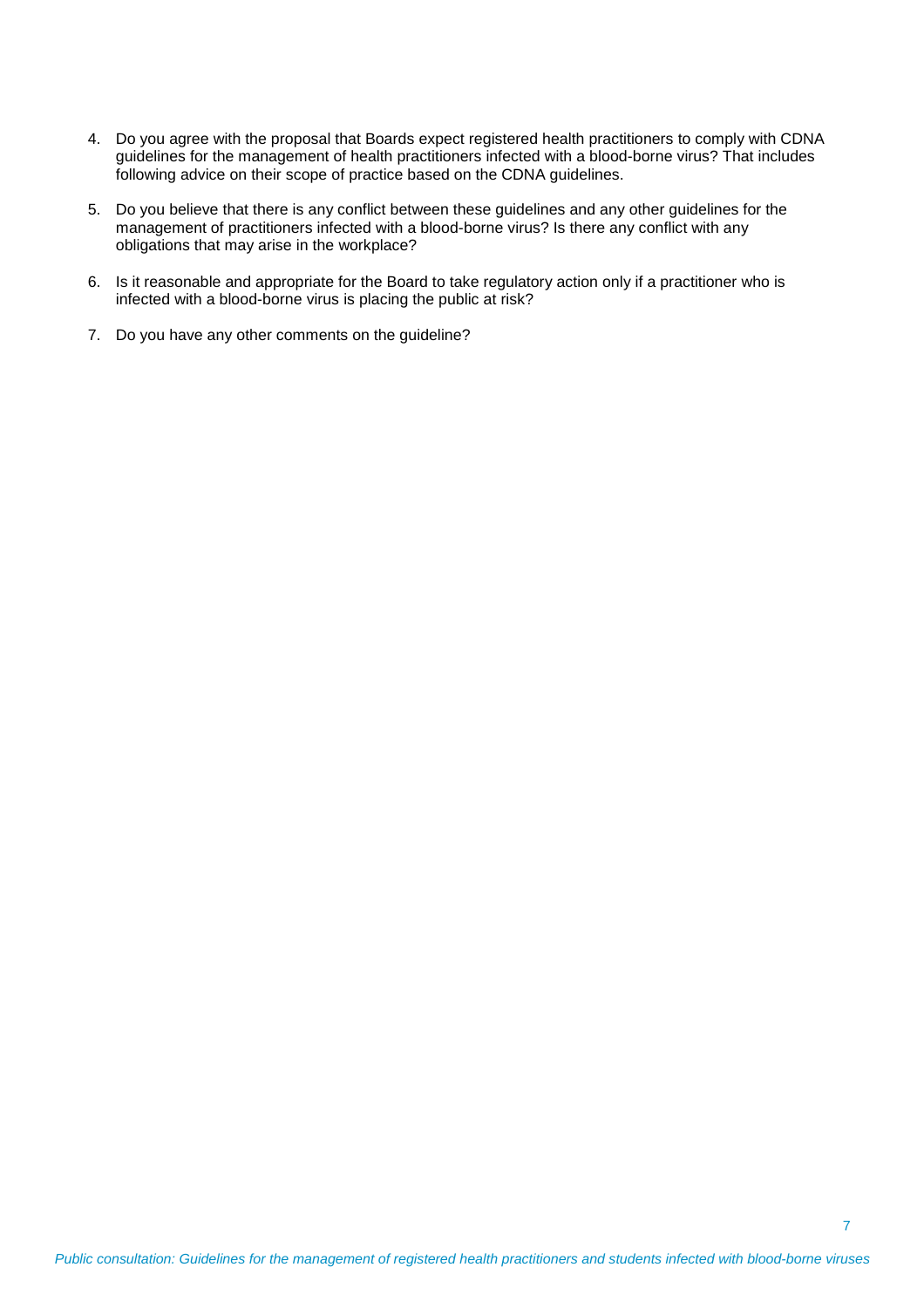

**Aboriginal and Torres Strait Islander health practice** Chinese medicine Chiropractic Dental Medical Medical radiation practice **Nursing and Midwifery** 

Occupational therapy Optometry Osteopathy Pharmacy Physiotherapy Podiatry Psychology

# Draft Guidelines

# 24 July 2014

The regulatory management of registered health practitioners and students infected with blood-borne viruses

# **About the National Boards and AHPRA**

The 14 National Boards regulating registered health practitioners in Australia are responsible for registering practitioners and students (except for in psychology, which has provisional psychologists), setting the standards that practitioners must meet, and managing notifications (complaints) about the health, conduct or performance of practitioners.

The Australian Health Practitioner Regulation Agency (AHPRA) works in partnership with the National Boards to implement the National Registration and Accreditation Scheme, under the Health Practitioner Regulation National Law, as in force in each state and territory (the National Law).

The core role of the National Boards and AHPRA is to protect the public.

# **About these guidelines**

These guidelines have been developed jointly by the National Boards under section 39 of the National Law*.*  The guidelines are developed to provide guidance to registered health practitioners, registered health practitioner students and treating practitioners about the regulatory management of registered health practitioners and students infected with blood-borne viruses.

The relevant sections of the National Law are attached.

# **Who needs to use these guidelines?**

These guidelines are relevant to:

- health practitioners registered under the National Law
- students registered under the National Law, and
- practitioners who are treating health practitioners or students who are infected with a blood-borne virus.

Education providers and employers may also bring the guidelines to the attention of their students and employees respectively.

# **What is the purpose of these guidelines?**

These guidelines:

- 1. inform all practitioners that they must comply with the CDNA (Communicable Diseases Network Australia) guidelines as current and as revised in the future (the CDNA guidelines) for health practitioners infected with a blood-borne virus
- 2. explain the circumstances when a practitioner treating a registered health practitioner or student may have a responsibility to notify the relevant Board of their patient's infective status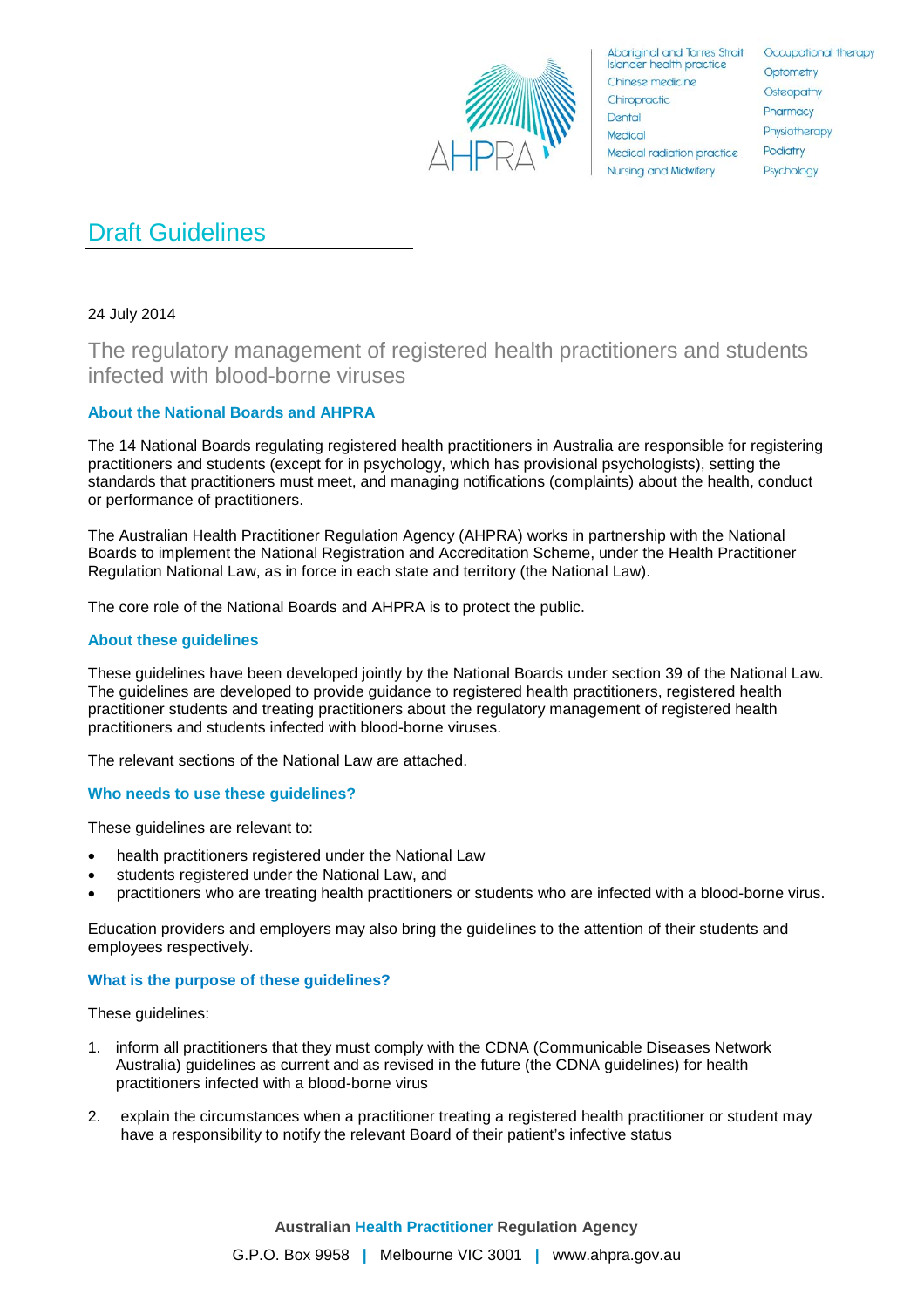3. provide information on the range of actions that a Board may take if it receives a notification that a registered health practitioner or student is infected with a blood-borne virus.

These guidelines take a risk-based approach to the regulatory management of practitioners with a bloodborne virus. Practitioners who are not impaired as defined in the National Law can continue to practise their profession as long as they comply with the CDNA guidelines that are in place at the time.

Impairment under the National Law is defined as:

*in relation to a person, means the person has a physical or mental impairment, disability, condition or disorder (including substance abuse or dependence) that detrimentally affects or is likely to detrimentally affect—*

- *(a) for a registered health practitioner or an applicant for registration in a health profession, the person's capacity to practise the profession; or*
- *(b) for a student, the student's capacity to undertake clinical training—*
	- *(i) as part of the approved program of study in which the student is enrolled; or*
	- *(ii) arranged by an education provider.*

The definition requires that the person has a disability, condition or disorder such as infection with a bloodborne virus AND that infection affects or is likely to detrimentally affect their capacity to practise (if they are a practitioner) or their capacity to undertake clinical training (if they are a student).

As long as a practitioner with a blood-borne virus is complying with the CDNA guidelines, they are not putting the public at risk and their capacity to practise the profession is not affected. Therefore, they are unlikely to be considered to be 'impaired' and meet the threshold for Board action.

The Boards recognise that registered health practitioners and students with a blood-borne virus have the same right to privacy as other individuals with an infectious disease or other illness. Registered health practitioners and students who comply with these guidelines are unlikely to need to be notified to the Board. Even if a notification is made, the Boards are unlikely to take any regulatory action if they are assured that the registered health practitioner or student has complied and will continue to comply with the CDNA guidelines and is therefore not placing the public at risk.

## **What is not covered in these guidelines?**

 $\overline{\phantom{a}}$ 

These guidelines are about registered health practitioners and students infected with blood-borne viruses. They do not include guidance for registered health practitioners and students with other infectious diseases. Registered health practitioners and students will know that infections can be transmitted in other ways and they should refer to, and comply with relevant current infection control guidelines produced by the National Health and Medical Research Council.<sup>[7](#page-8-0)</sup>

#### **Guidance for all registered health practitioners and students**

- Registered health practitioners and students have a responsibility to prevent the transmission of bloodborne viruses from themselves to their patients.
- Registered health practitioners and students have a responsibility to protect themselves from transmission of blood-borne viruses.

<span id="page-8-0"></span><sup>7</sup> For example, the current guidelines are titled *Prevention and Control of Infection in Healthcare*  [\(http://www.nhmrc.gov.au/node/30290\)](http://www.nhmrc.gov.au/node/30290).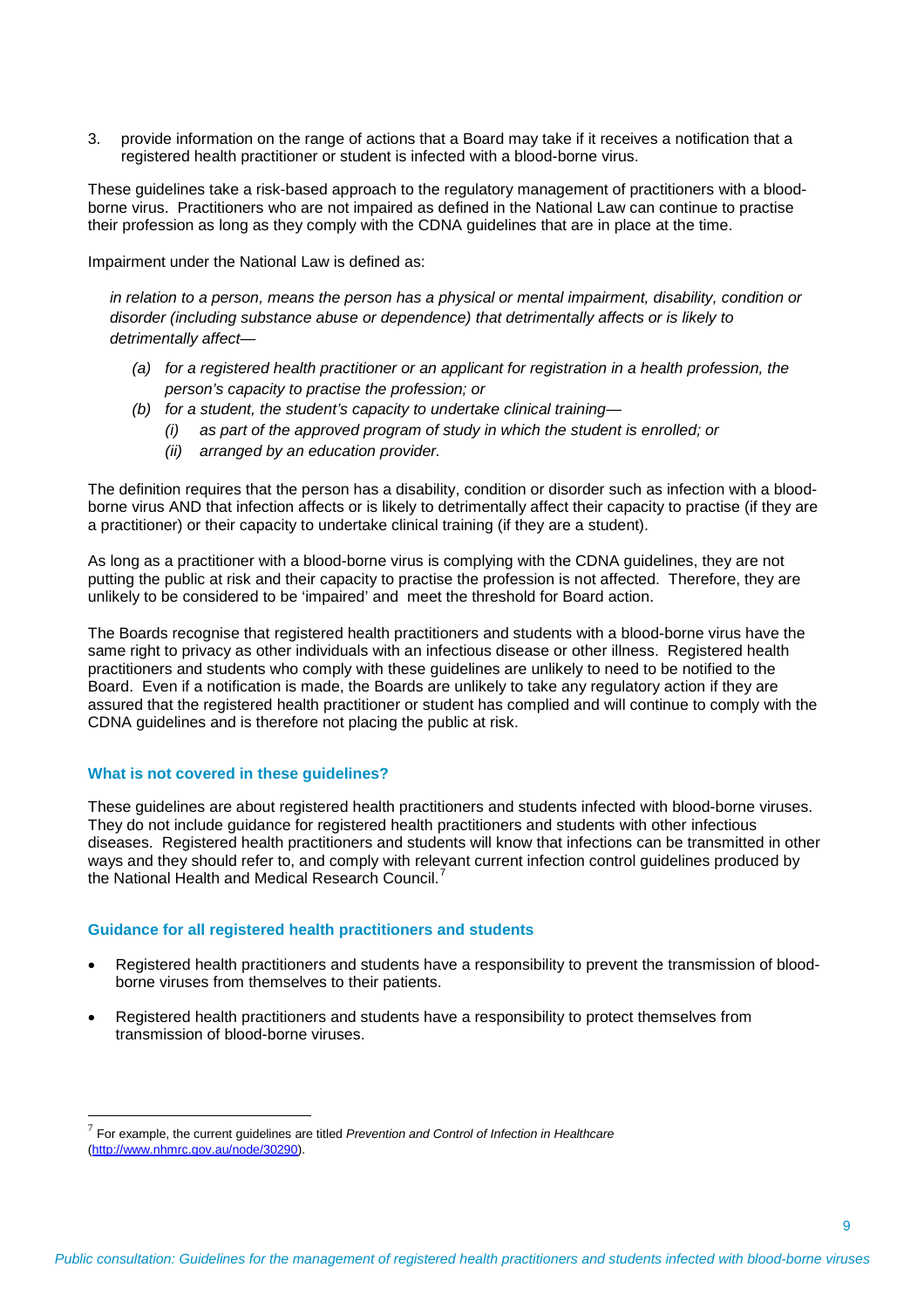- All registered health practitioners and students must comply with the CDNA guidelines for health practitioners infected with blood-borne viruses. The current guidelines are at [http://www.health.gov.au/internet/main/publishing.nsf/Content/cda-cdna-bloodborne.htm>](http://www.health.gov.au/internet/main/publishing.nsf/Content/cda-cdna-bloodborne.htm)
- All registered health practitioners and students should know their blood-borne virus status. If they have a blood-borne virus, they must seek and accept expert advice on the safe limits of their practice and must comply with the CDNA guidelines.
- All registered health practitioners and students who may perform exposure prone procedures should be vaccinated against any blood-borne virus for which there is a commercially available vaccine. Vaccination should be done at the start of employment or studies if the practitioner or student does not have documented evidence of pre-existing immunity.
- All registered health practitioners and students should be tested for blood-borne viruses following every sharps injury and/or exposure to body fluids, secretions and excretions, and must follow current post exposure protocols for the management of sharps injuries and/or exposure to body fluids, secretions and excretions.
- Health practitioner students and trainees who are likely to be required to perform exposure prone procedures as part of their studies $^{\text{\tiny 8}}$  $^{\text{\tiny 8}}$  $^{\text{\tiny 8}}$  or training $^{\text{\tiny 9}}$  $^{\text{\tiny 9}}$  $^{\text{\tiny 9}}$  must undergo testing for blood-borne viruses before, or on entry to the program of study or training. If the student or trainee is found to be infected with one or more blood-borne viruses, they should be assessed by a suitably qualified medical practitioner and if they are potentially infectious, should seek counseling on career options.
- Students enrolled in dental programs are required to perform exposure prone procedures during their course of study. Dental students with a blood-borne virus would not be able to undertake these procedures and therefore could not meet the minimum requirements of an approved program of study that leads to registration. They are therefore not able to continue with the program of study.
- Registered health practitioners and students who perform exposure-prone procedures<sup>[10](#page-9-2)</sup> must be tested for blood-borne viruses as described in the CDNA guidelines.

#### **Registered health practitioners and students with blood-borne viruses**

- Registered health practitioners who are infected with a blood-borne virus can continue to practise their profession if they comply with the CDNA guidelines. However, the guidelines may require that the infected practitioner reviews and changes their scope of their practice, for example, to not perform exposure-prone procedures.
- All registered health practitioners and students who are infected with a blood-borne virus should be under the regular care of a suitably qualified specialist medical practitioner, such as a specialist infectious diseases physician, specialist gastroenterologist and hepatologist or similar. They must seek and accept their specialist's advice on the safe limits of practice. If the infected practitioner does not comply with the treating doctor's advice, the treating doctor may have a mandatory obligation to report the infected practitioner to the Board.

<span id="page-9-0"></span> $8$  For example, dental and midwifery students

<span id="page-9-1"></span> $9$  For example, trainees in dentistry, midwifery, some medical specialties and podiatric surgery

<span id="page-9-2"></span><sup>&</sup>lt;sup>10</sup> The current CDNA quidelines Australian National Guidelines for the Management of Health Care Workers known to be infected with *blood-borne viruses* a[t http://www.health.gov.au/internet/main/publishing.nsf/Content/cda-cdna-bloodborne.htm](http://www.health.gov.au/internet/main/publishing.nsf/Content/cda-cdna-bloodborne.htm) define an exposure prone procedure as a procedure where there is a risk of injury to the healthcare worker resulting in exposure of the patient's open tissues to the blood of the worker. These procedures include those where the worker's hands (whether gloved or not) may be in contact with sharp instruments, needle tips or sharp tissues (spicules of bone or teeth) inside a patient's open body cavity, wound or confined anatomical space where the hands or fingertips may not be completely visible at all times.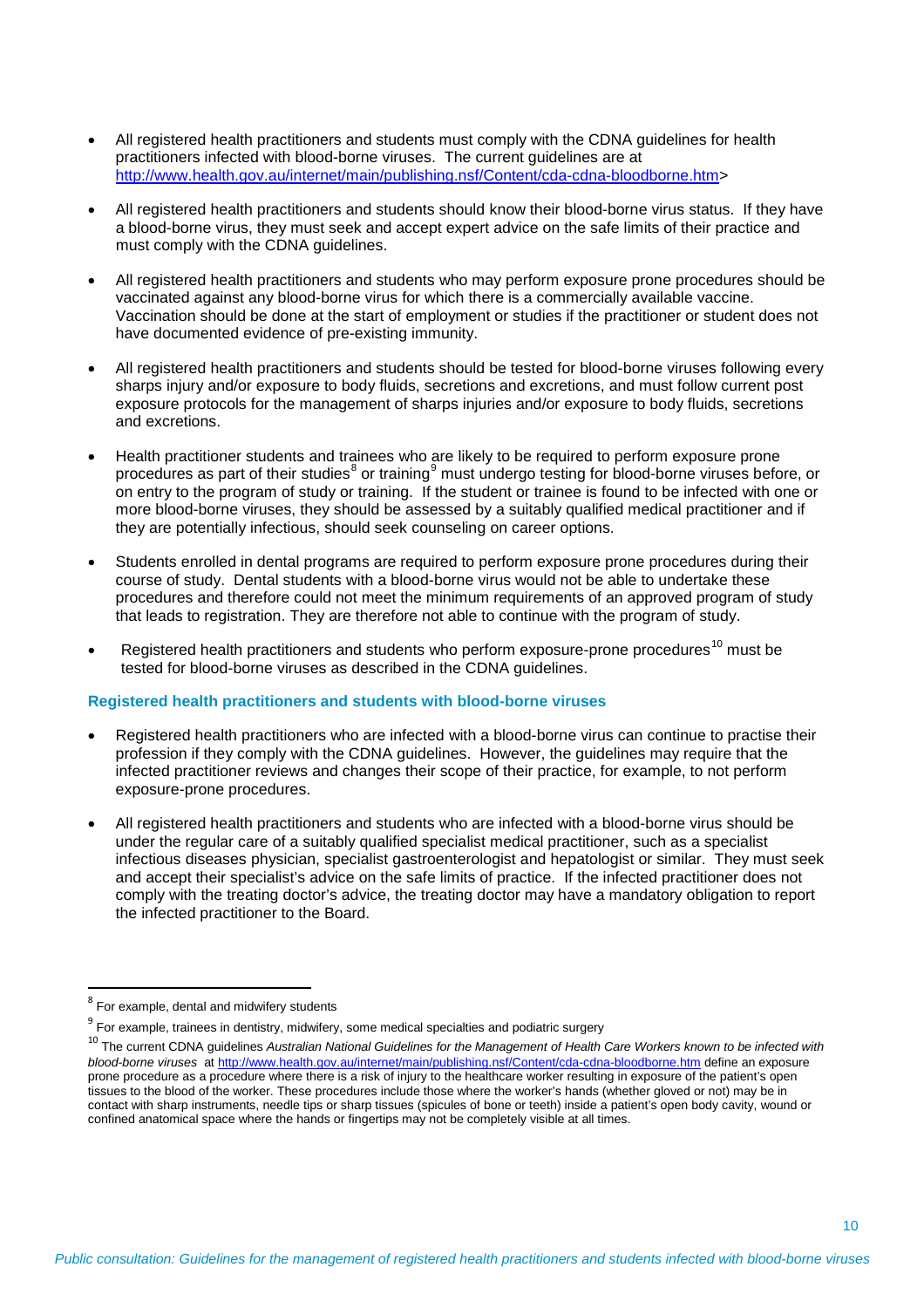## **The Board's response to a registered health practitioner or student with a blood-borne virus**

- There is no requirement for registered health practitioners or students with blood-borne viruses to notify the Board that they are infected with a blood-borne virus if they are following their treating practitioner's advice have complied with and are continuing to comply with the CDNA guidelines.
- Unless there is another condition (e.g. cognitive impairment associated with HIV), a registered health practitioner or student with a blood-borne virus who is practising within the limits defined by the CDNA guidelines and is following accepted infection control measures, is not placing the public at risk and therefore does not need to be notified to the Board.
- If the Board receives a notification about a registered health practitioner or student with a blood-borne virus, it may seek additional information to assess the risk to the public that the practice of the practitioner or student poses. This additional information might include:
	- asking the practitioner or student whether they are willing to obtain a report from their treating medical practitioner. The Board would seek advice on whether the registered health practitioner or student poses a risk to the public, given their status and their scope of practice and/or
	- asking the practitioner or student to undergo a health assessment with a suitably qualified independent specialist/s who will report to the Board. The registered health practitioner or student would be given a copy of the report in accordance with the relevant provisions of the National Law**[11](#page-10-0).**
- After an initial risk assessment that might include seeking independent reports, the Board will not usually seek undertakings or impose conditions if a registered health practitioner or student is complying with the CDNA guidelines and is therefore not placing the public at risk. In these circumstances, the Board will not routinely publish any information related to the practitioner or student's health on the register of practitioners.
- If a practitioner or student does not comply with the CDNA guidelines, the Board will take the necessary action under the National Law to protect the health and safety of the public. This could include taking immediate action (suspension, imposition of conditions or accepting undertakings), investigating further, referring to a panel hearing or referring to a tribunal.
- If the Board suspends a practitioner's registration, imposes conditions or accepts undertakings, it will publish relevant information on the register of practitioners, as required by the National Law. The Board will not publish information on the register of practitioners that states that a practitioner has a blood-borne virus. However, it will publish the fact that the practitioner has conditions imposed or has accepted undertakings related to their health, and it may publish information about the practitioner's scope of practice.

# **Treating doctors**

- Treating practitioners who are treating a registered health practitioner or student with a blood-borne virus do not have an obligation to report their patient to the relevant Board if the practitioner or student is complying with the CDNA guidelines. In deciding whether it is necessary to notify the Board, treating practitioners should take into consideration a range of factors including whether the:
	- practitioner or student is infectious
	- practitioner's or student's practice is likely to include procedures that the CDNA guidelines preclude them from performing (e.g. in some cases, practitioners are not permitted to perform exposureprone procedures)
	- practitioner or student has changed their scope of practice to comply with the CDNA guidelines
	- practitioner or student has another condition that may affect their ability to comply with the CDNA guidelines.

<span id="page-10-0"></span>**<sup>11</sup>** Section 176 of the National Law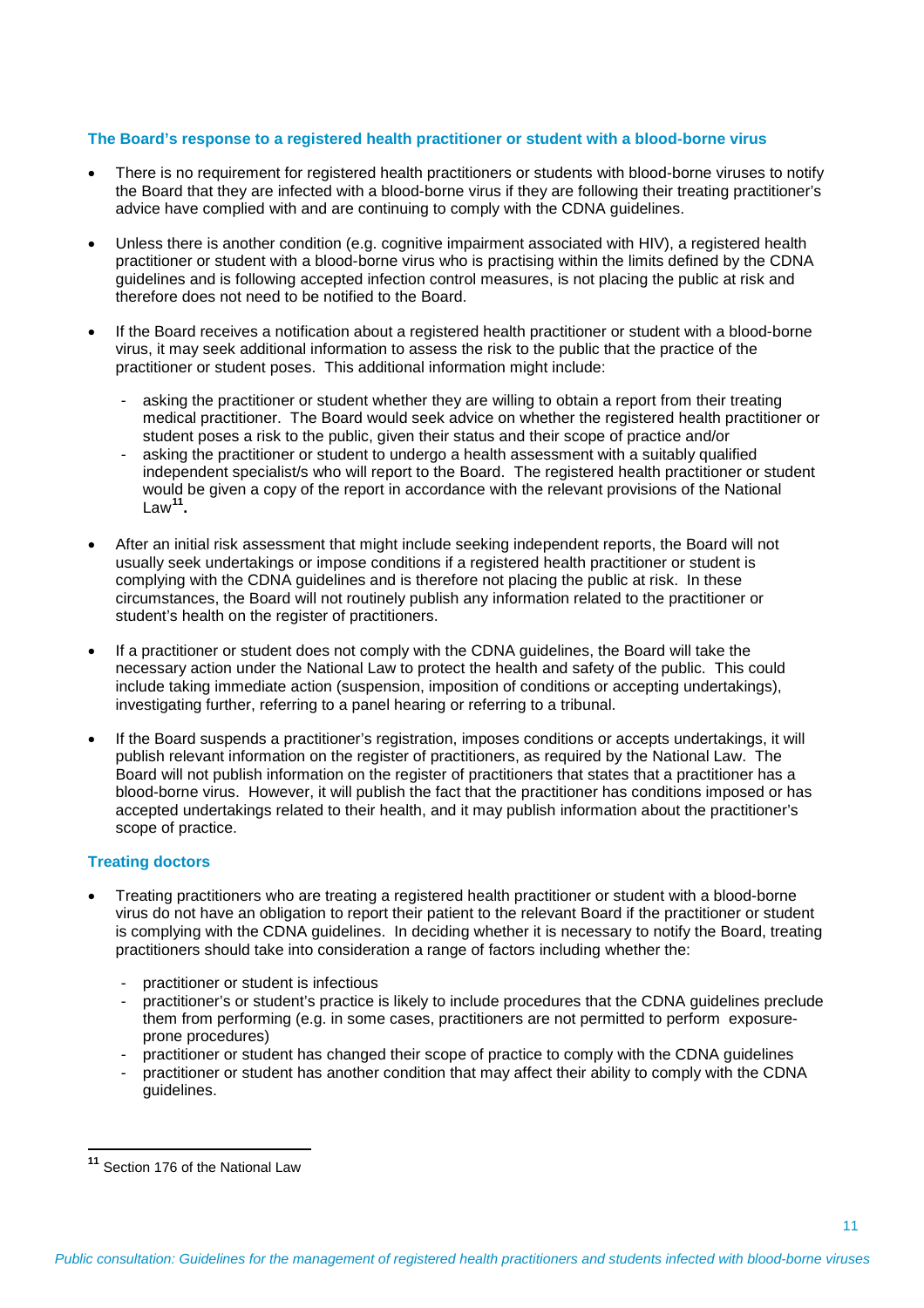- If a registered health practitioner or student with a blood-borne virus is not complying with the CDNA guidelines (e.g. by performing procedures that the guidelines preclude them from performing), they are engaging in notifiable conduct because they have "*…placed the public at risk of substantial harm in the practitioner's practice of the profession because the practitioner has an impairment*" **[12](#page-11-0)**. Treating practitioners have a mandatory obligation to notify the Board (through the Australian Health Practitioner Regulation Agency) of the notifiable conduct (except for Queensland and Western Australia). In addition to the mandatory reporting obligations, treating practitioners have an ethical obligation to report that their registered health practitioner or student patient is placing the public at risk by not complying with the CDNA guidelines.<sup>[13](#page-11-1)</sup>
- Treating practitioners who are treating a registered health practitioner or student with a blood-borne virus should refer to the National Law and the Boards' guidelines on mandatory reporting notifications to help them decide whether it is necessary to make a mandatory notification.

#### **Other relevant regulatory aspects**

- When applying for registration and for renewal of registration, all practitioners are required to declare that they do not have an impairment. A registered health practitioner with a blood-borne virus who is not complying with the CDNA guidelines falls into the definition of impairment and should make a positive declaration. The Board will assess positive declarations, including by seeking additional information. It will take the necessary action under the National Law to protect the public. The Board will also take action under the National Law if a practitioner makes a false declaration.
- Boards who regulate practitioners who may perform exposure-prone procedures may ask practitioners when they apply for registration or renewal of registration to declare that they are aware of their infection status for blood-borne viruses and to declare that they will comply with the CDNA guidelines and with any requirements in the relevant Board's Infection Control Guidelines in relation to bloodborne viruses.
- The Board will inform the relevant department of health if a health practitioner is infected with a bloodborne virus and has not complied with the CDNA guidelines, therefore placing the public at risk.

#### **Definitions**

**Blood-borne viruses** are typically HIV (Human immunodeficiency virus), HBV (hepatitis B virus) and HCV (hepatitis C virus)

**CDNA** is the Communicable Diseases Network Australia

**CDNA guidelines** are the *Australian National Guidelines for the Management of Health Care Workers known to be infected with blood-borne viruses* published by the CDNA

**Exposure prone procedure** - The current CDNA guidelines *Australian National Guidelines for the Management of Health Care Workers known to be infected with blood-borne viruses* at <http://www.health.gov.au/internet/main/publishing.nsf/Content/cda-cdna-bloodborne.htm> define an exposure prone procedure as a procedure where there is a risk of injury to the healthcare worker resulting in exposure of the patient's open tissues to the blood of the worker. These procedures include those where the worker's hands (whether gloved or not) may be in contact with sharp instruments, needle tips or sharp tissues (spicules of bone or teeth) inside a patient's open body cavity, wound or confined anatomical space where the hands or fingertips may not be completely visible at all times.

 $\overline{\phantom{a}}$ 

<span id="page-11-1"></span><span id="page-11-0"></span>**<sup>12</sup>** Section 140 of the National Law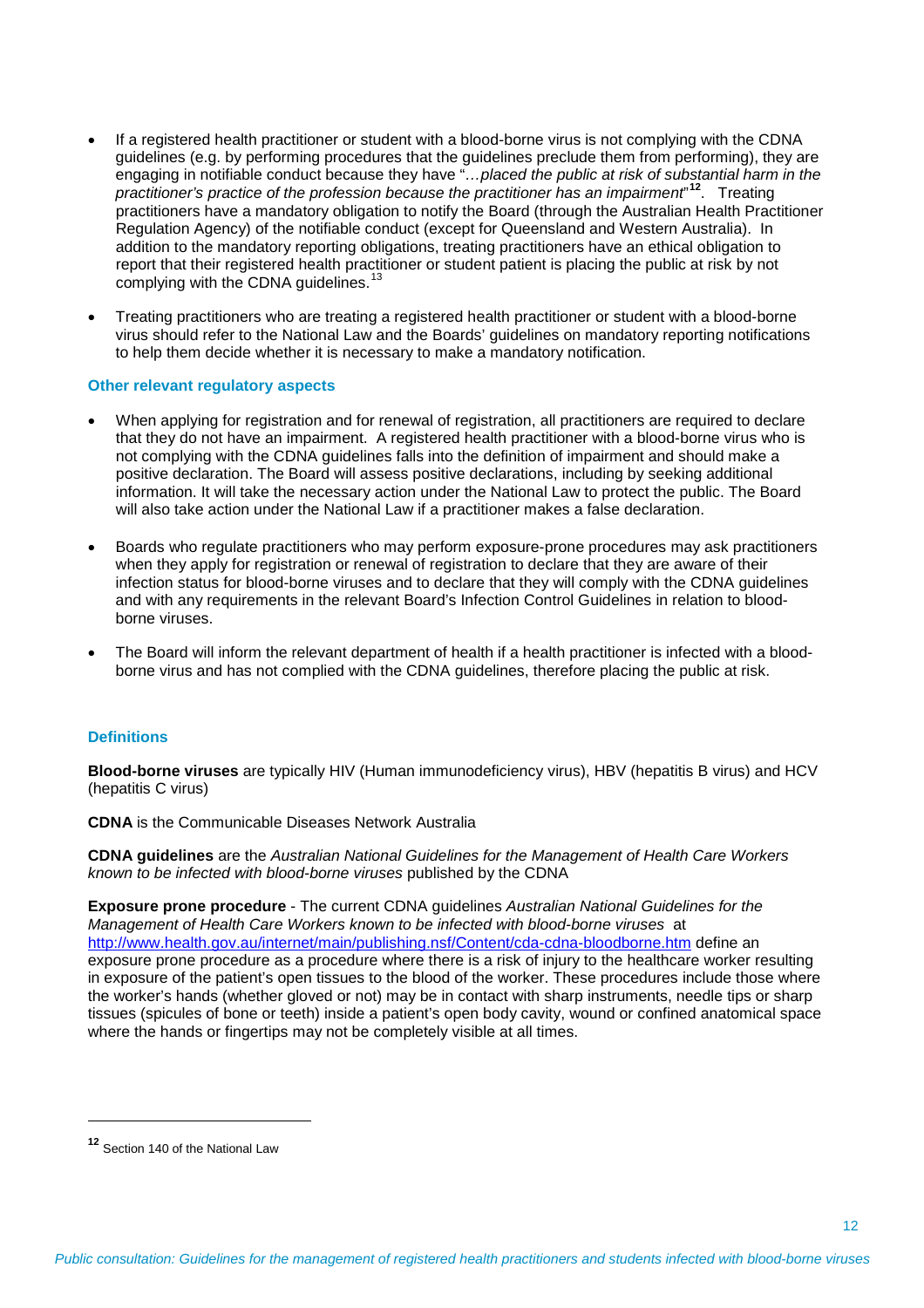**Health assessment** means an assessment of a person to determine whether the person has an impairment and includes a medical, physical, psychiatric or psychological examination or test of the person.

**Registered health practitioner** means a person who is registered by one of the 14 health practitioner boards under the Health Practitioner Regulation National Law, as in force in each state and territory. In the case of this guideline, it also includes registered students.

## **Impairment means**:

in relation to a person, means the person has a physical or mental impairment, disability, condition or disorder (including substance abuse or dependence) that detrimentally affects or is likely to detrimentally affect—

- (a) for a registered health practitioner or an applicant for registration in a health profession, the person's capacity to practise the profession; or
- (b) for a student, the student's capacity to undertake clinical training—
	- (i) as part of the approved program of study in which the student is enrolled; or
	- (ii) arranged by an education provider.

## **Acronyms**

| <b>CDNA</b>                      | Communicable Diseases Network Australia |
|----------------------------------|-----------------------------------------|
| HBV                              | Hepatitis B virus                       |
| <b>HCV</b>                       | Hepatitis C virus                       |
| $\mathsf{L}\mathsf{I}\mathsf{N}$ | Human immunodoficionou viruo            |

HIV Human immunodeficiency virus

# **Extracts of the National Law**

## **140 Definition of notifiable conduct**

In this Division—

**notifiable conduct,** in relation to a registered health practitioner, means the practitioner has—

- (a) practised the practitioner's profession while intoxicated by alcohol or drugs; or
- (b) engaged in sexual misconduct in connection with the practice of the practitioner's profession; or
- (c) placed the public at risk of substantial harm in the practitioner's practice of the profession because the practitioner has an impairment; or
- (d) placed the public at risk of harm because the practitioner has practised the profession in a way that constitutes a significant departure from accepted professional standards.

# **176 Copy of report to be given to health practitioner or student**

- (1) The National Board must, as soon as practicable after receiving the assessor's report, give a copy of the report to—
	- (a) the registered health practitioner or student to whom it relates; or
	- (b) if the report contains information the Board considers may, if disclosed to the practitioner or student, be prejudicial to the practitioner's or student's physical or mental health or wellbeing, to a medical practitioner or psychologist nominated by the practitioner or student.
- (2) If a medical practitioner or psychologist is given a copy of a report about a registered health practitioner or student under subsection (1)(b), the medical practitioner or psychologist must give a copy of the report to the practitioner or student as soon as it will no longer be prejudicial to the practitioner's or student's health or wellbeing.
- (3) After the registered health practitioner or student has been given a copy of the report under subsection (1)(a) or (2), a person nominated by the Board must—